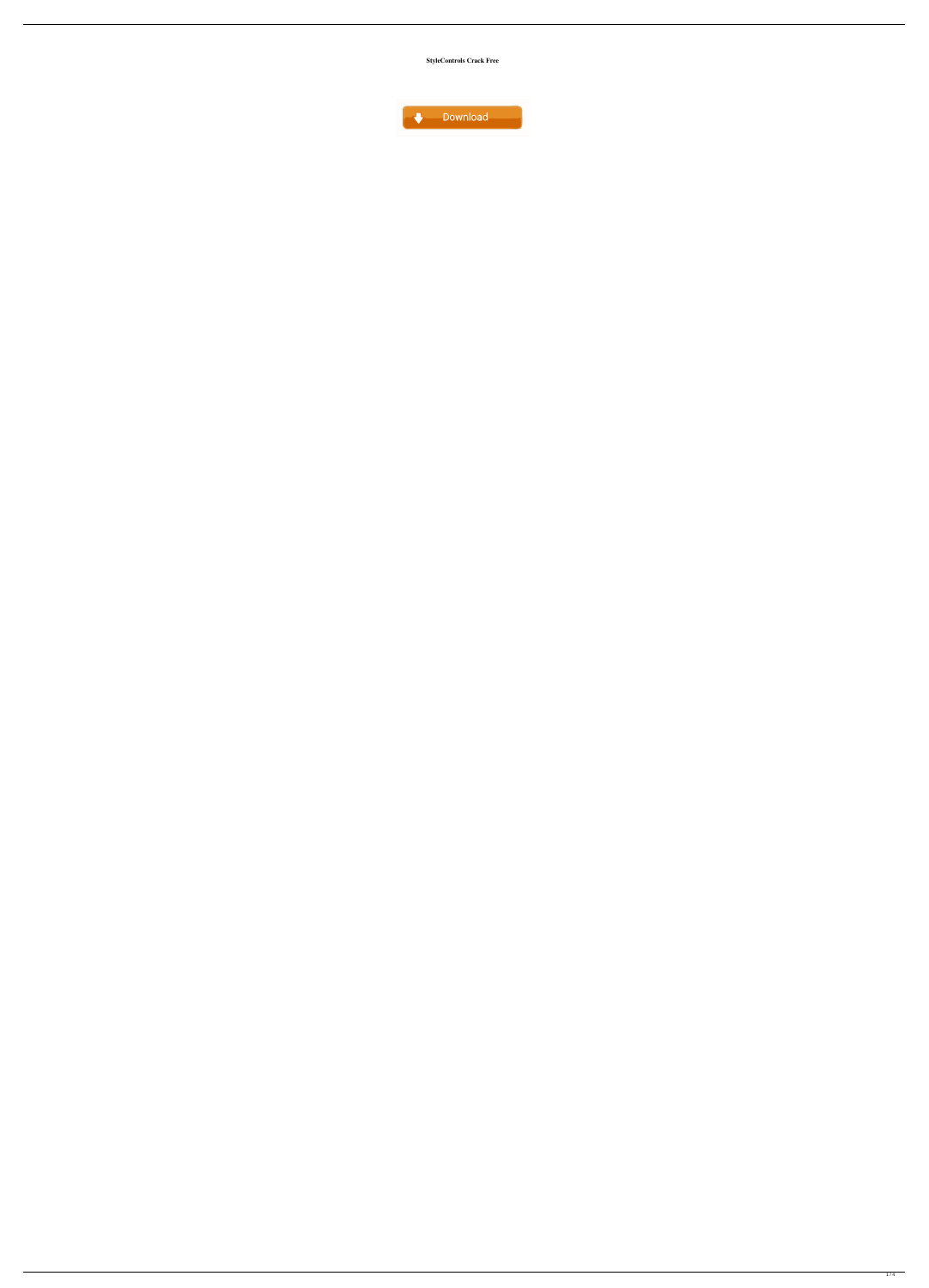Developed for the KLM project, the KEYMACRO editor offers a specific user experience for users of any level. The software allows you to manage large datasets of translation dictionaries. As the data is used in each translation, new or updated translations are automatically synchronized. KEYMACRO is equipped with a graphical user interface (GUI) that allows the user to focus on the specific needs of the project while performing the core functions. The software is able to display the translation dictionary in three different ways. By enabling a list mode view, the user can easily select and compare the source and translated values. Using the tree view, the user can easily navigate within the dictionary. Finally, the graphic view provides the user with the selected element and the form background in a preview. Conclusion: The KEYMACRO software, with its flexible data management tools and rich GUI, offers the user a new experience and benefits. This tool is equipped with an impressive feature set to efficiently manage data and develop the software. In addition to the modules for data entry and retrieval, KEYMACRO is able to support multiple languages and currencies. Furthermore, the software is able to create and manage translations for all essential fields. Open source quality control software From a user's perspective, the quality control tool, Control Test, has been designed to develop and design applications, process control systems, automation systems, software development and engineering. The software is open source and the quality control techniques for the same are free. The software is best suited for testing and analyzing the quality of software applications, processes or engineering work. It offers a good solution for software testing, as it is easy to use and has a large number of features. The software allows for selection of a number of samples. Moreover, it allows the user to select a series of test methods, with predefined parameters. In addition to this, it also offers options for generating quality test reports, ready for a review. The software also features a graphical flow chart interface. It helps in analyzing the software design and provides a means for visualizing the flow of test cases. Conclusion: Control Test is an excellent software with a large number of features that make it a flexible quality control tool. For its free availability, it is undoubtedly a better

One of the most significant tools to design and style your own controls. One of the most significant tools to design and style your own controls. Create an interface style, modify all controls of your application You can create an interface style, modify all controls in a project in order to improve their design, without having to use a graphics program or a high-priced application. Create an interface style, modify all controls of your application You can create an interface style, modify all controls in a project in order to improve their design, without having to use a graphics program or a high-priced application. Add a glow effect to a button Add a glow effect to a button Add a glow effect to a button Add a glow effect to a button Add a glow effect to a button Add a glow effect to a button Add a glow effect to a button Add a glow effect to a button Add a glow effect to a button Add a glow effect to a button Add a glow effect to a button Create a complete VCL style with all available fonts Create a complete VCL style with all available fonts Create a complete VCL style with all available fonts Create a complete VCL style with all available fonts Create a complete VCL style with all available fonts Create a complete VCL style with all available fonts Create a complete VCL style with all available fonts Create a complete VCL style with all available fonts Create a complete VCL style with all available fonts Create a complete VCL style with all available fonts Create a complete VCL style with all available fonts Create a complete VCL style with all available fonts Create a complete VCL style with all available fonts Create a complete VCL style with all available fonts Create a complete VCL style with all available fonts Create a complete VCL style with all available fonts Create a complete VCL style with all available fonts Create a complete VCL style with all available fonts Create a complete VCL style with all available fonts Create a complete VCL style with all available fonts Create a complete VCL style with all available fonts Create a complete VCL style with all available fonts Create a complete VCL style with all available fonts Create a complete VCL style

software to purchase. C/C++ language compiler C/C++ is one of the most widely used programming languages. A compiler is a software application used to translate high-level code into an executable machine code. It 81e310abbf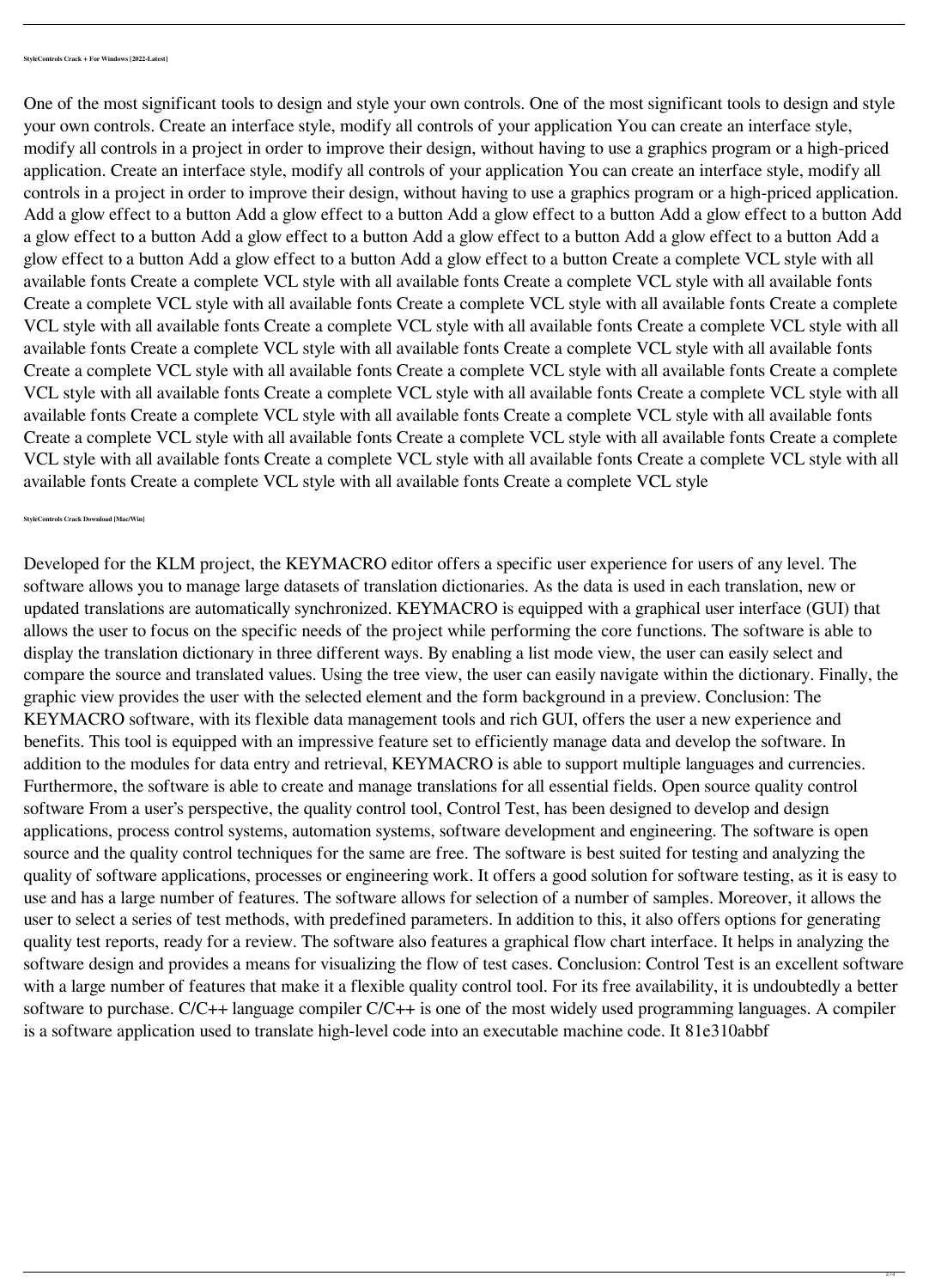Looking for a program that provides you with the opportunity to easily create user interfaces? Start using StyleControls. The software enables you to quickly and easily create and customize interfaces for programs, web pages or websites. What can StyleControls do? The software allows you to change the background color of controls and their components, insert labels or text in interface controls, change fonts and create unique applications. You can personalize components that are used in your program, such as buttons, menus, context menus and drop down lists. You may also create buttons, menus and custom views for your applications. Moreover, the software includes a SystemThemes component that allows you to style the interface elements for your application and change the colors. Moreover, you may apply a custom border, shadow, glow or animation effects to all components in your interface. Using the tool, you may even create special effects such as glowing text. The software supports XE5, XE6 and XE7 and can be used by beginners or advanced users. How does StyleControls work? The software offers a set of components that you can use to personalize your interface. All the components and tools can be easily used through an easy to use interface that enables you to apply the changes to the interface. 1. The Classic editor Using the classic interface, the software enables you to create new controls, change the appearance and position of the interface elements, edit backgrounds, fonts and colors, as well as edit actions triggered when a button is clicked or hovered over. 2. The Drawing tool The classic interface includes a drawing tool that allows you to create new controls, edit controls or labels, add a border to the interface and fill the space with a background. 3. The Controls tool The tool lets you create your own controls, customize their appearance, change properties and add actions, such as specific behavior when a button is clicked or when it is hovered over. 4. The components tool The software includes a set of VCL controls that you can add to your interface and edit their properties. The components are the basic elements in your application interface. 5. The background components tool Using the tool, you can customize the appearance of interface elements such as buttons, menus, text or any other elements. You can use a palette of available colors, change the font and background and apply effects such as shadowing, highlighting or glow. 6. The styles tool The tool lets you customize the appearance of your interface

**What's New in the StyleControls?**

The license agreement for this application is available by clicking here. Bricon is a user-friendly, stable and simple design tool for creating, editing and exporting vector illustrations. With Bricon you can easily create, modify and export vector illustrations for printing, export to a variety of formats and create a number of different formats for print. Bricon offers a user-friendly interface and easy-to-learn procedures. In addition, Bricon is fully compatible with Microsoft Office. Create, modify and export vector illustrations Bricon lets you create and modify vector illustrations. Bricon makes it easy to create and export vector illustrations for print. The software offers support for exporting to Adobe PostScript or PDF formats. Moreover, you can use Bricon to export for print, online, in GIF format, or create PDFs, EPS files, PNG, TIFF or JPEG files. The software supports a variety of vector illustration formats, including scalable and non-scalable illustrations. You may also export your illustrations as EPS, PDF, GIF or JPG files and use them on-screen, in graphics applications, on the web or in print. Export vector illustrations for print You may use the software to create illustrations for on-screen or in print. Moreover, Bricon lets you export vector illustrations as PDFs, EPS files or JPG images and use them on-screen, in graphics applications, on the web or in print. User-friendly interface Bricon offers a user-friendly interface. With Bricon you can easily create, modify and export vector illustrations. The software is fully compatible with Microsoft Office and supports a number of popular features, such as: - Support for the Adobe Illustrator format, including scalable and non-scalable illustrations. - No limitation of the number of layers. - Bricon is fully compatible with Adobe InDesign and Microsoft Publisher. - User-friendly interface with numerous options, such as customizable ribbon. - Simplified interface. - Set different options for documents or every object. - You can add images, drawings, diagrams, texts, shapes and symbols. - Support for the following document formats: - PostScript. - PDF. - EPS. - TIFF. - GIF. - JPG. - PDF/X-1a, PDF/A and PDF/A-1a. - DIGITAL CAPTURE or DIGITAL SCANNER. You can easily create and modify vector illustrations with Bricon. Moreover, the software lets you export vector illustrations for print, in PDF format or in a variety of other formats. Multiple formats Bricon lets you create vector illustrations for on